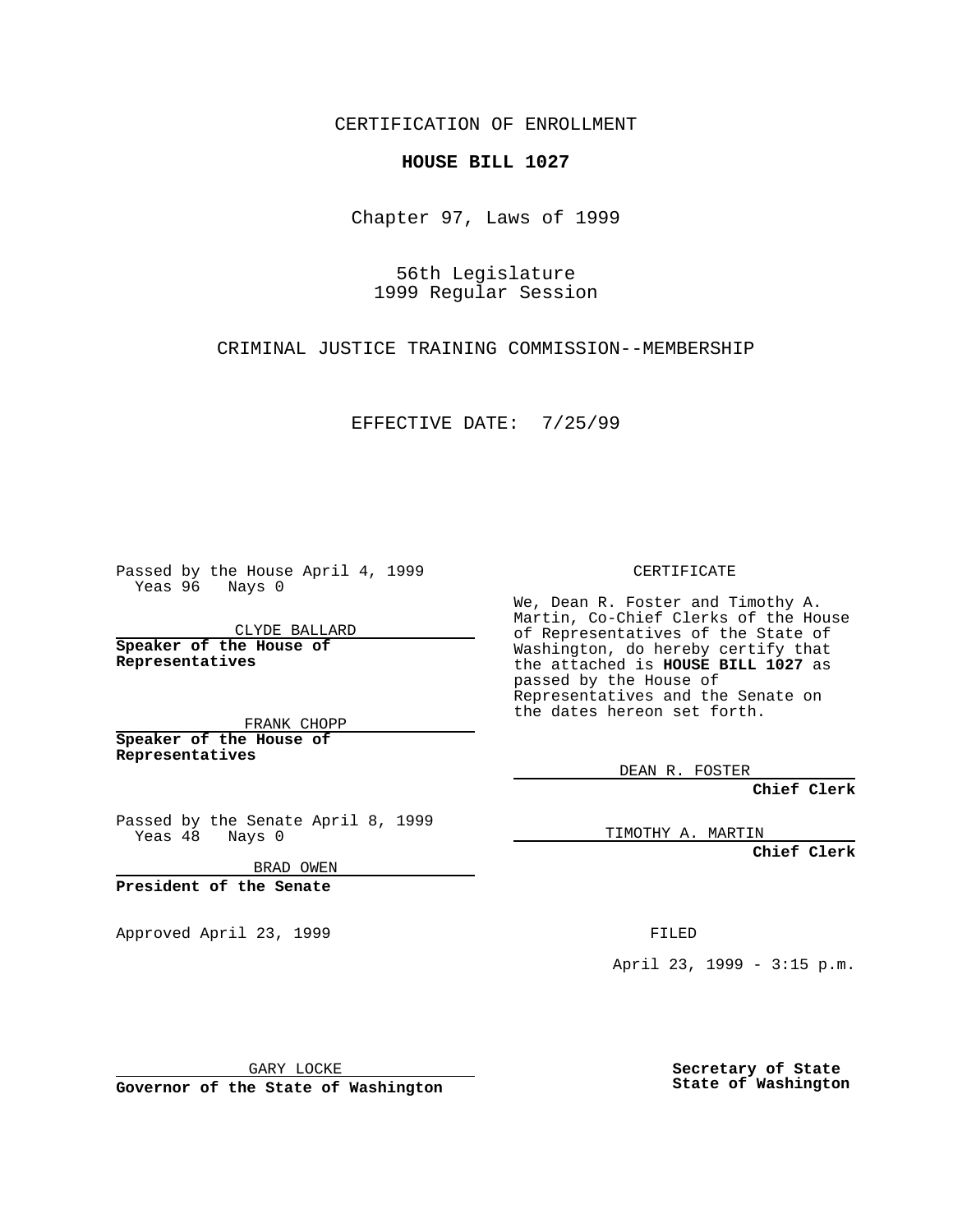## **HOUSE BILL 1027** \_\_\_\_\_\_\_\_\_\_\_\_\_\_\_\_\_\_\_\_\_\_\_\_\_\_\_\_\_\_\_\_\_\_\_\_\_\_\_\_\_\_\_\_\_\_\_

\_\_\_\_\_\_\_\_\_\_\_\_\_\_\_\_\_\_\_\_\_\_\_\_\_\_\_\_\_\_\_\_\_\_\_\_\_\_\_\_\_\_\_\_\_\_\_

Passed Legislature - 1999 Regular Session

## **State of Washington 56th Legislature 1999 Regular Session**

**By** Representatives Scott, Huff, Lantz, Conway and McDonald; by request of Criminal Justice Training Commission

Prefiled 12/31/98. Read first time 01/11/1999. Referred to Committee on Criminal Justice & Corrections.

1 AN ACT Relating to expanding the membership of the criminal justice 2 training commission; and amending RCW 43.101.030 and 43.101.060.

3 BE IT ENACTED BY THE LEGISLATURE OF THE STATE OF WASHINGTON:

4 **Sec. 1.** RCW 43.101.030 and 1981 c 132 s 3 are each amended to read 5 as follows:

6 The commission shall consist of ((twelve)) fourteen members, who 7 shall be selected as follows:

8 (1) The governor shall appoint two incumbent sheriffs and two 9 incumbent chiefs of police.

10 (2) The governor shall appoint one officer at or below the level of 11 first line supervisor from a county law enforcement agency and one 12 officer at or below the level of first line supervisor from a municipal 13 law enforcement agency. Each appointee under this subsection (2) shall 14 have at least ten years experience as a law enforcement officer.

15 (3) The governor shall appoint one person employed in a county 16 correctional system and one person employed in the state correctional 17 system.

18  $((+3))$   $(4)$  The governor shall appoint one incumbent county 19 prosecuting attorney or municipal attorney.